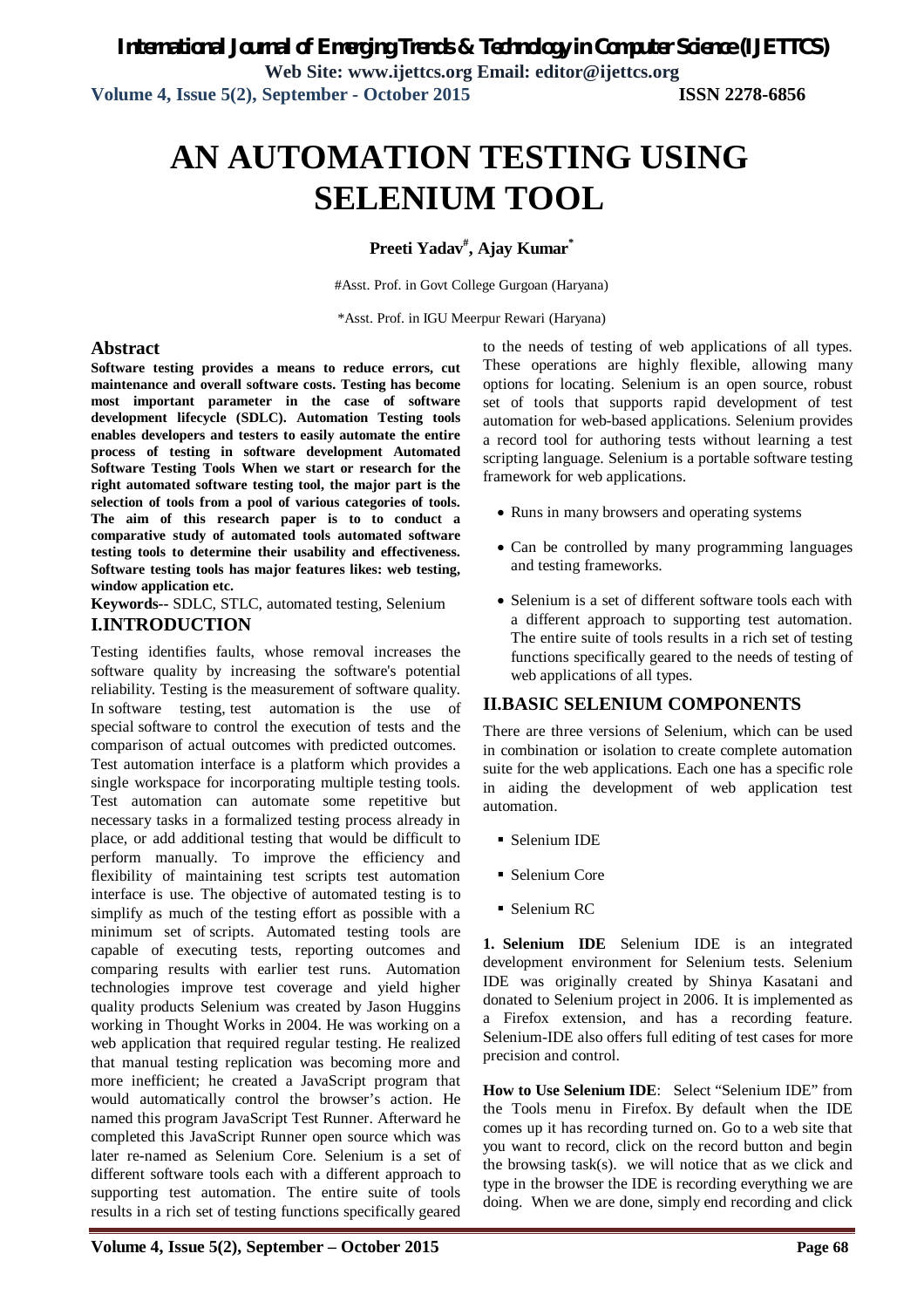### *International Journal of Emerging Trends & Technology in Computer Science (IJETTCS)* **Web Site: www.ijettcs.org Email: editor@ijettcs.org Volume 4, Issue 5(2), September - October 2015 ISSN 2278-6856**

on the green arrow to play back the script you just created. Don't forget to save your script before closing the IDE. Below are the screen shots of working of Selenium IDE and the script generated by IDE.



#### **2. Selenium Core**

Selenium Core is a test tool for web applications. It is a simpler form of Selenium, and suitable for nondevelopers. Browser compatibility testing: To test the application if it works correctly on different browsers and operating systems. The same script can run on any Selenium platform. Selenium Core tests run directly in a browser, just as real users do. They run in Internet Explorer, Mozilla and Firefox on Windows, Linux and Macintosh.

System functional testing: Create regression tests to verify application functionality and user acceptance.

#### **Disadvantages:**

- It cannot handle file upload.
- It cannot switch between http and https protocols.
- It is extremely complicated for first time users.

#### **3. Selenium Remote Control**

Selenium-RC is the solution for tests that need more than simple browser actions and linear execution. We can use Selenium-RC whenever our test requires logic which is not supported by Selenium-IDE. Selenium-RC uses the full power of programming languages to create more complex tests like reading and writing files, querying a database, and emailing test results.

#### **Features:**

- We can use Java syntax to write test script
- Easy to conduct Data Driven Testing
- We can read files to get test data
- We can store Test Results into files

### **III. A TOUR FOR SELENIUM IDE**

Follow the Following Steps for Use of Selenium

**1. Installing the IDE:**Using Firefox, first, download the IDE from the SeleniumHQ

#### Link**- http://seleniumhq.org/download/**

Restart Firefox. After Firefox reboots you will find the selenium

| Downloads - Mozilla Firefox                 |                      |                                                               |                                      |                                      | $\frac{1}{2}$      |
|---------------------------------------------|----------------------|---------------------------------------------------------------|--------------------------------------|--------------------------------------|--------------------|
| File Edit View History Bookmarks Tools Help |                      |                                                               |                                      |                                      |                    |
| C<br>$X \odot$                              | <b>Web Search</b>    |                                                               | $C$ trl+ $K$                         | 52                                   | $-$ Google         |
| <b>Downloads</b>                            | Downloads<br>Add-ons |                                                               | $Ctrl + J$                           |                                      |                    |
| Selenium<br>Web application testing syst    | Page Info            | <b>Error Console</b><br>Adblock Plus Preferences Ctrl+Shift+E | $C$ trl+Shift+J                      | mentation<br><b>Support</b>          | Go<br><b>About</b> |
|                                             | Ø<br>Selenium IDE    |                                                               |                                      |                                      |                    |
| Selenium Downloads                          | Do<br>Rel            | <b>Start Private Browsing</b><br>Clear Recent History         | $C$ trl+ $Shiff+P$<br>Ctrl+Shift+Del | es of all the Selenium projects. You |                    |
| <b>Previous Releases</b>                    | cai                  |                                                               |                                      | releases, source code, and           |                    |
| <b>Nightly Releases</b>                     | adı<br>Options       |                                                               |                                      | h is a popular Java build tool).     |                    |
| Source Code                                 | <b>Project</b>       | <b>Release Date</b>                                           | <b>Version</b>                       |                                      |                    |
| Maven Repository                            |                      | Selenium Core June 10, 2009                                   | 1.0.1                                | Download   Changelog                 |                    |
| Info                                        |                      | Selenium IDE Nov 5, 2010                                      | 1.0.8                                | Download   Release Notes             |                    |
|                                             |                      | Selenium RC February 23, 2010 1.0.3                           |                                      | Download                             |                    |
|                                             |                      | Selenium Grid April 8, 2010                                   | 1.0.6                                | Download (zip)   Changelog           |                    |
|                                             | CubicTest            | Nov 10, 2008                                                  | 1.8.11                               | Download   Changelog                 |                    |
|                                             | <b>Bromine</b>       | July 25, 2010                                                 | 3.0 RC 2                             | Download                             |                    |
|                                             |                      | Selenium 2 April 22, 2010                                     |                                      | 2.0 alpha 5 Download                 |                    |
|                                             |                      | <b>Plugins for Selenium IDE</b>                               |                                      |                                      |                    |
|                                             | <b>Name</b>          | <b>Author</b>                                                 | License                              | Released                             | <b>Version</b>     |
| Done                                        |                      |                                                               |                                      | Contambor 14                         |                    |

**IDE listed under the Firefox Tools menu.**

#### **2.Opening the IDE**

To run the Selenium-IDE, simply select it from the Firefox Tools menu. It opens as follows with an empty script-editing window and a menu

|                 | File Edit Options Help   | Selenium IDE 1.0.8                                                                                                                                                                                      |       | <b>CARD</b> | $\overline{\mathbf{x}}$ |
|-----------------|--------------------------|---------------------------------------------------------------------------------------------------------------------------------------------------------------------------------------------------------|-------|-------------|-------------------------|
| <b>Base URL</b> |                          |                                                                                                                                                                                                         |       |             |                         |
| Fast            | Slow                     | $\blacktriangleright$ $\blacktriangleright$ $\blacktriangleright$ $\blacktriangleright$ $\blacktriangleright$ $\blacktriangleright$ $\triangleleft$ $\bowtie$ $\blacktriangleright$ $\vartriangleright$ |       |             |                         |
| Table           | Source                   |                                                                                                                                                                                                         |       |             |                         |
|                 |                          |                                                                                                                                                                                                         |       |             |                         |
|                 | Command                  | Target                                                                                                                                                                                                  | Value |             |                         |
|                 |                          |                                                                                                                                                                                                         |       |             |                         |
| Value           | Command<br><b>Target</b> |                                                                                                                                                                                                         |       | Find        | ▼                       |
|                 |                          |                                                                                                                                                                                                         |       |             |                         |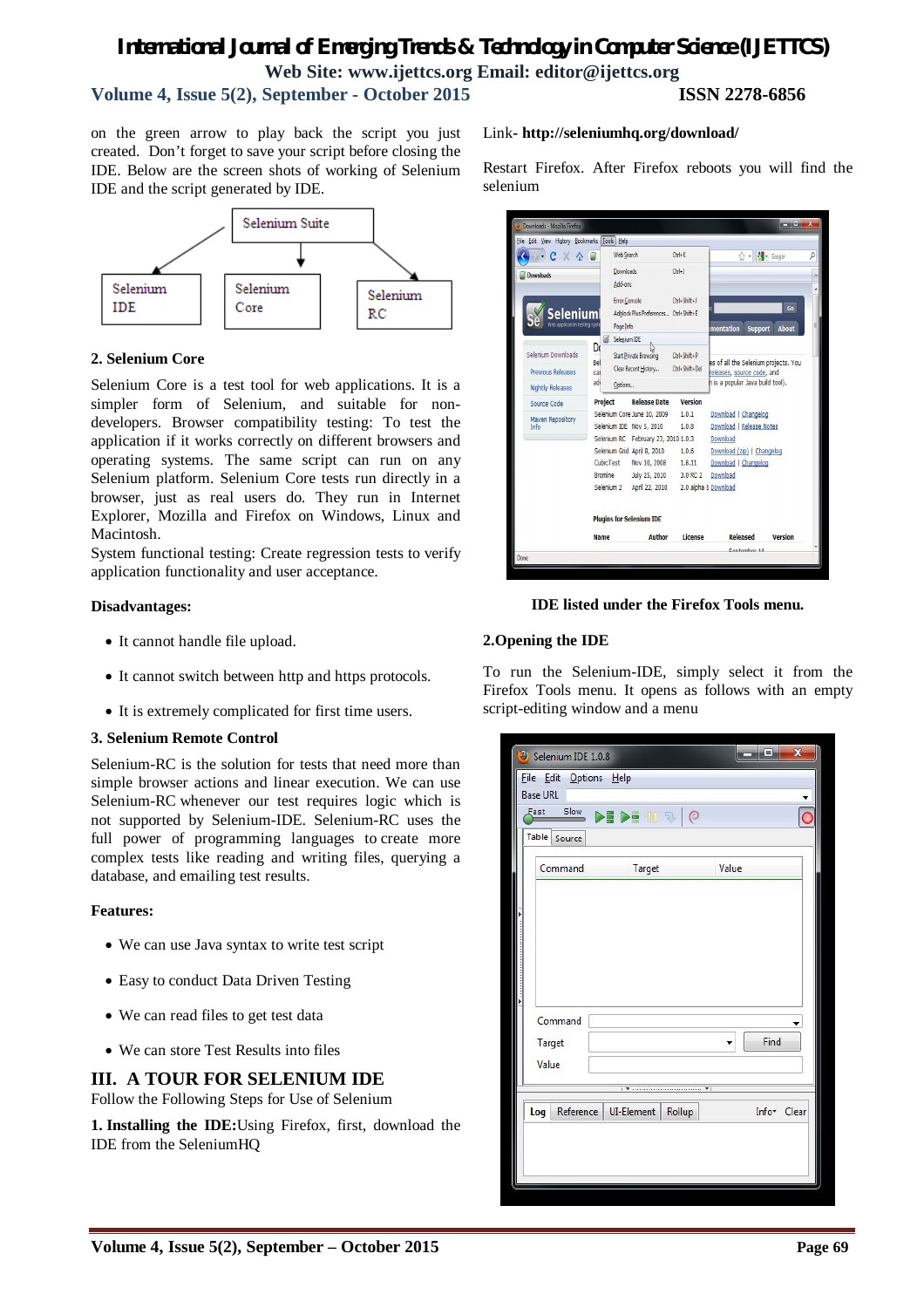## *International Journal of Emerging Trends & Technology in Computer Science (IJETTCS)*

**Web Site: www.ijettcs.org Email: editor@ijettcs.org** 

**Volume 4, Issue 5(2), September - October 2015 ISSN 2278-6856**

#### **3. Building Test Cases**

#### **Recording:**

*Selenium-IDE is first opened, the record button is ON by default If you do not want Selenium-IDE to begin recording automatically you can turn this off by going under Options > Options... and deselecting "Start recording immediately on open."*

During recording, Selenium-IDE will automatically insert commands into your test case based on your actions. Typically, this will include:

- Clicking a link click or click and wait commands
- Entering values type command
- Selecting options from a drop-down list box select command
- Clicking checkboxes or radio buttons click command

#### **4. Running Test Cases**

#### Run a Test Case

Click the Run button to run the currently displayed test case.

Run a Test Suite

Click the Run All button to run all the test cases in the currently loaded test suite.

#### Stop and Start

The Pause button can be used to stop the test case while it is running. The icon of this button then changes to indicate the Resume button. To continue click Resume.

#### Stop in the Middle

You can set a breakpoint in the test case to cause it to stop on a particular command. This is useful for debugging your test case. To set a breakpoint, select a command, right-click, and from the context menu select Toggle Breakpoint.

#### Start from the Middle

You can tell the IDE to begin running from a specific command in the middle of the test case. This also is used for debugging. To set a startpoint, select a command, right-click, and from the context menu select Set/Clear Start Point.

#### Run Any Single Command

Double-click any single command to run it by itself. This is useful when writing a single command. It lets you immediately test a command you are constructing, when you are not sure if it is correct. You can double-click it to see if it runs correctly. This is also available from the context menu.

#### **5. Implementation Of Test Case**

#### **Test Case for A Login Page:**

**Step1-** Open Firefox go to Tools ->Selenium IDE.

**Step2-** Now in URL of browser type **www.gmail.com**

**Step3-** Enter username and password and click on login button.

**Step4-** Now logout.

**Step5-** stop recording in selenium ide & save the test case with an HTML extension.

**Step6-** Remove or delete the select frame commands from commands As it will create a error.

**Step7-** now set the speed of execution slow. Run the test case.

**Step8-** If it have any error in running i.e. finding any elements than use Path to find that element.

**Step9-** Use firebug software to find a particular element in web page.

**Step10-** Set Xpath like // html tag[@elementattribute='value'] to find a particular

Element in any web page by different way. E.g-//input [@type='text']

**Step11:** Now when you click on Run it get executed.





It will show a green strip in Selenium IdE that means running without any error.